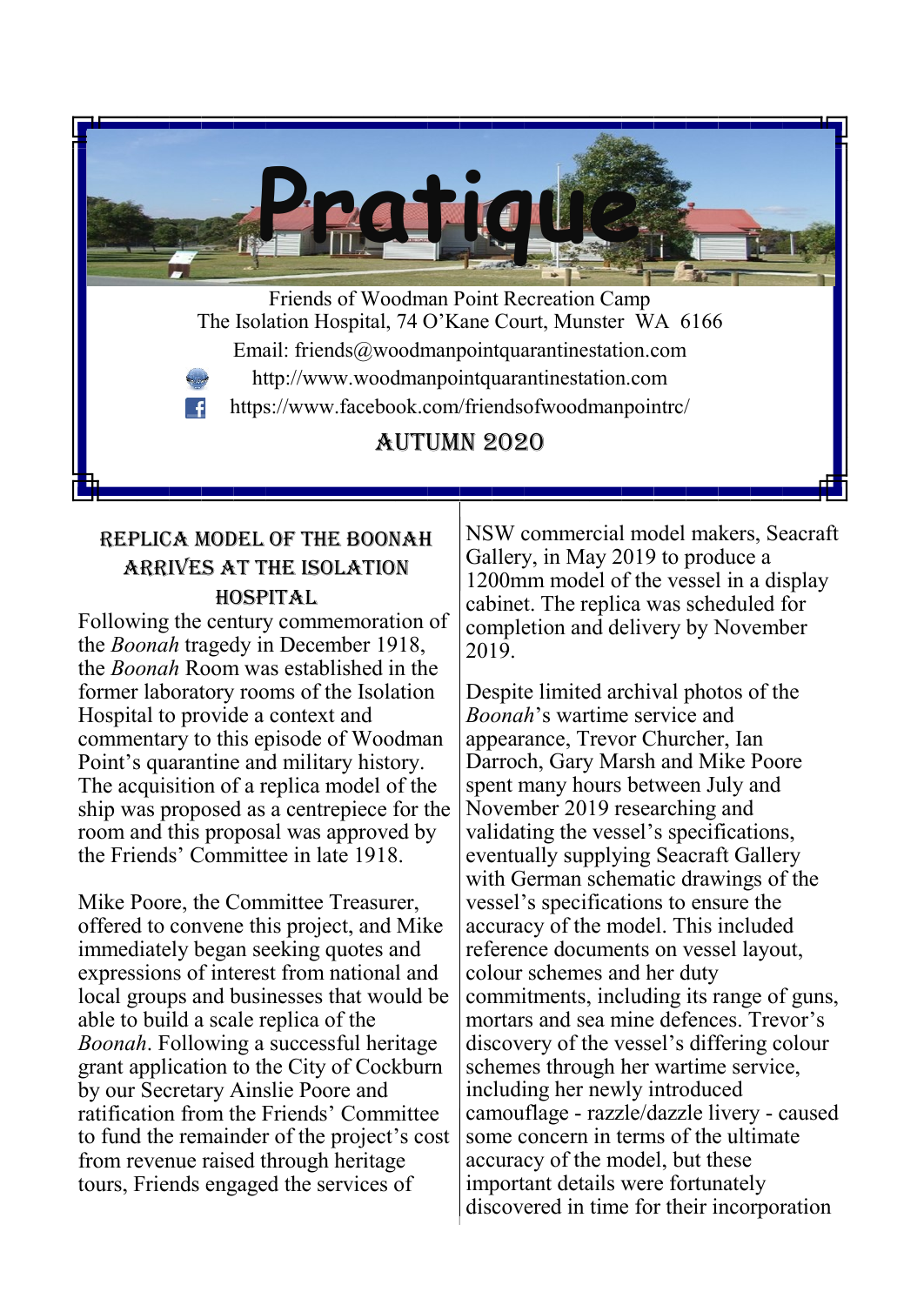into the model's final appearance by Seacraft Gallery.

In November 2019, the model of the *Boonah* and its display cabinet were delivered in a shipping flat pack/crate to the Isolation Hospital to an excited Jenni Carder and Mike Poore who had the final task of assembling the model for display on a magnificent oak table restored and donated for this purpose by Trevor Churcher.

It was with great pleasure and pride that the model was unveiled at the Association's AGM on 28 November 2019 by the Mayor of the City of Cockburn, Mr Logan Howlett.

Huge acknowledgement must go to all of our volunteers who took on this mammoth project so successfully and gave so much of their time and efforts to ensure the historical accuracy and details of this model, and to Seacraft Gallery for the intricate detail and fine workmanship they incorporated in the construction of this replica. It is a truly magnificent addition to the *Boonah* Room and pays further acknowledgment to this tragic, but important episode of Western Australia's quarantine history.



Death of past president It was with deep regret that Friends learnt of the passing of past president, and Friends Life Member, Andrea Lyndon-James on 11 January 2020.

Andrea was president of Friends from August 2008 until March 2015 and together with her husband Tony, was a driving force behind the restoration and renovation of the Isolation Hospital from 2003.

President Gary Marsh and immediate Past President Jenni Carder and Howard Shepherd represented Friends at Andrea's funeral.

Our deepest sympathy is extended to Andrea's family on her passing.

### From the pages of history

*With thanks to Trevor Churcher for finding this interesting historical article.*

**QUARANTINE PREPARATIONS BUILDINGS AT WOODMAN'S POINT**

Woodman's Point, which, in ordinary circumstances, is a locality undisturbed by life and bustle, is at present a scene of considerable activity, the outbreak of the bubonic plague having roused the authorities to the necessity for increasing the accommodation afforded by the old quarantine station by putting up additional buildings for the reception of patients and persons who have come in contact with them.

In order to ascertain the amount of work that had been done in this direction since the commencement of the erection of the buildings on the 11th inst., a representative of *The Morning Herald* paid a visit to Woodman's Point yesterday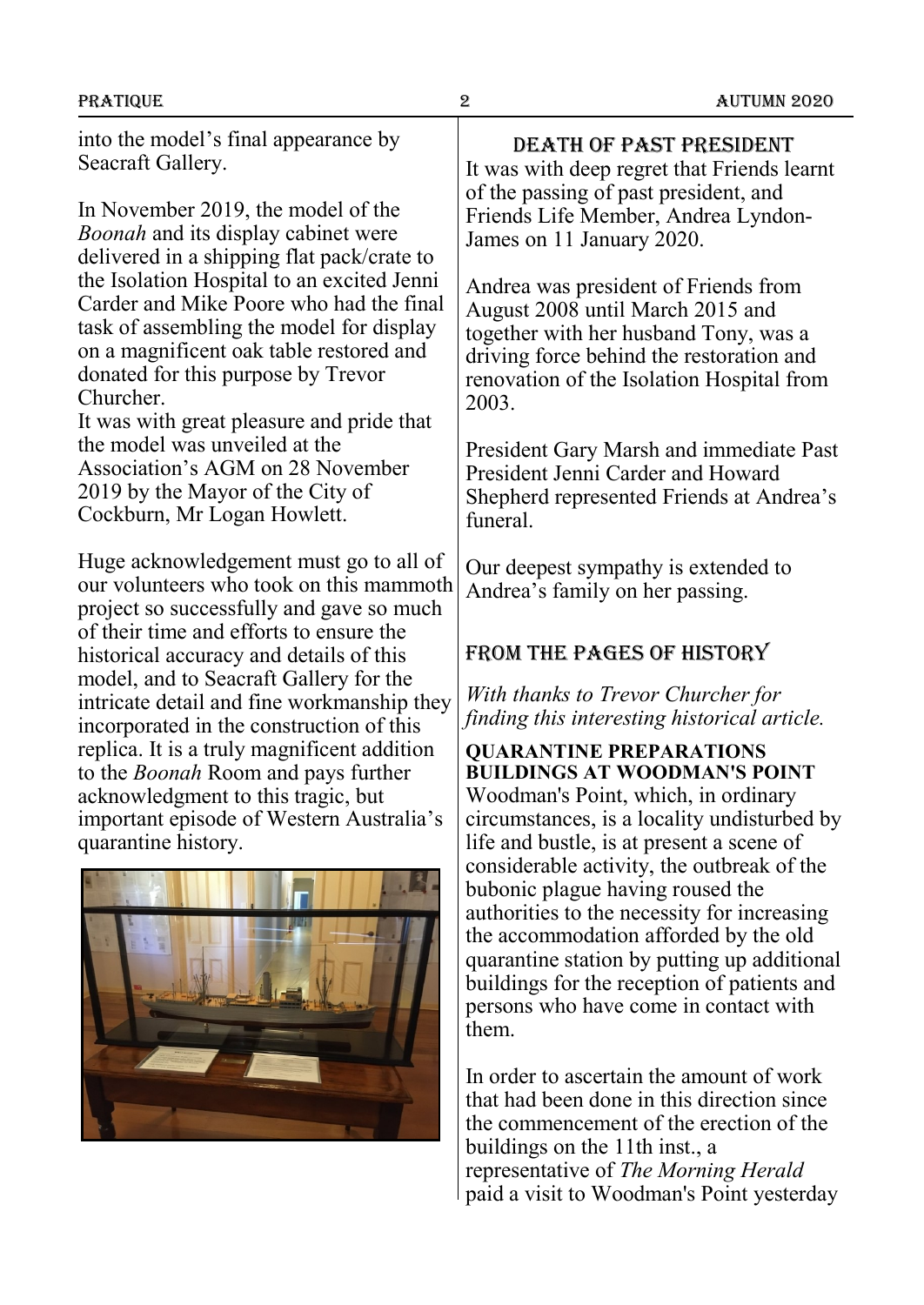### A CONDENSED HISTORY OF HMAT BOONAH

*HMAT Boonah* (A36) Built in 1911 by Flensburger Stiffs Gets., Flensburg, Hamburg, Germany as the *Melbourne*: for Deutsche – Australische Line as an Australian trading vessel.

Dimensions

Weight: 5926 gross tons. Length: 137.2 metres. Width: 17.7 metres. Steel single screw steamship with a triple expansion engine making 12.5 knots.



| 1914                  | Seized at Sydney Harbour by Australian Government on announcement of<br>World War I and converted to His Majesty's Australian Transport (HMAT)<br>Boonah (A36).                                                                                                             |  |  |
|-----------------------|-----------------------------------------------------------------------------------------------------------------------------------------------------------------------------------------------------------------------------------------------------------------------------|--|--|
| 21 Jan 1916           | Embarked Brisbane carrying the AIF 9th Battalion: 21st Reinforcements.                                                                                                                                                                                                      |  |  |
| 22 Jan 1916           | Embarked Sydney carrying the AIF 9th Battalion: 13th Reinforcements.                                                                                                                                                                                                        |  |  |
| 21 Oct 1916           | Embarked Hamilton Wharf, Brisbane carrying reinforcements for the AIF<br>15th Battalion, 25th Battalion, 26th Battalion, 31st Battalion, 41st Battalion,<br>42nd Battalion and medical officers for the Western Front.                                                      |  |  |
| 10 Mar 1917           | HMAT Boonah sank a German U-Boat off the west coast of Africa.                                                                                                                                                                                                              |  |  |
| 23 July 1918          | Another U-Boat (UB-64) encounter. HMAT Boonah was being escorted by<br>British auxiliary cruiser Marmora in the Irish Sea when UB-64 fired a<br>torpedo, missing the bow of the <i>Boonah</i> by 3ft. It continued to travel and<br>struck the cruiser Marmora sinking her. |  |  |
| 22 Oct 1918           | Embarked Adelaide with New South Wales Reinforcements 21, 5th South<br>Australian reinforcements, 6th General Services Reinforcements, 14th<br>General (Victorian) Reinforcements, 15th General (Victorian)<br>Reinforcements, and medical officers.                        |  |  |
| 29 Oct 1918           | Embarked Fremantle for the Western Front carrying AIF 3rd Reinforcement<br>and medical officers.                                                                                                                                                                            |  |  |
| Nov, Dec, Jan<br>1918 | Infamous Spanish Flu incident.                                                                                                                                                                                                                                              |  |  |
| 1919                  | Continued repatriation duties of Australian Armed Forces after WWI.                                                                                                                                                                                                         |  |  |
| 1925                  | Boonah sold to German shipping company North German Lloyd Line,<br>renamed S.S Witram and returned to service as a cargo freighter.                                                                                                                                         |  |  |
| 1937                  | Commandeered by the German Navy for use as a German transport and<br>renamed <i>Buenos Aires</i> .                                                                                                                                                                          |  |  |
| May 1940              | Buenos Aires, formerly HMAT Boonah, was torpedoed and sunk by the<br>British submarine HMS Narwhal (N45) between Denmark and Sweden.                                                                                                                                        |  |  |
|                       |                                                                                                                                                                                                                                                                             |  |  |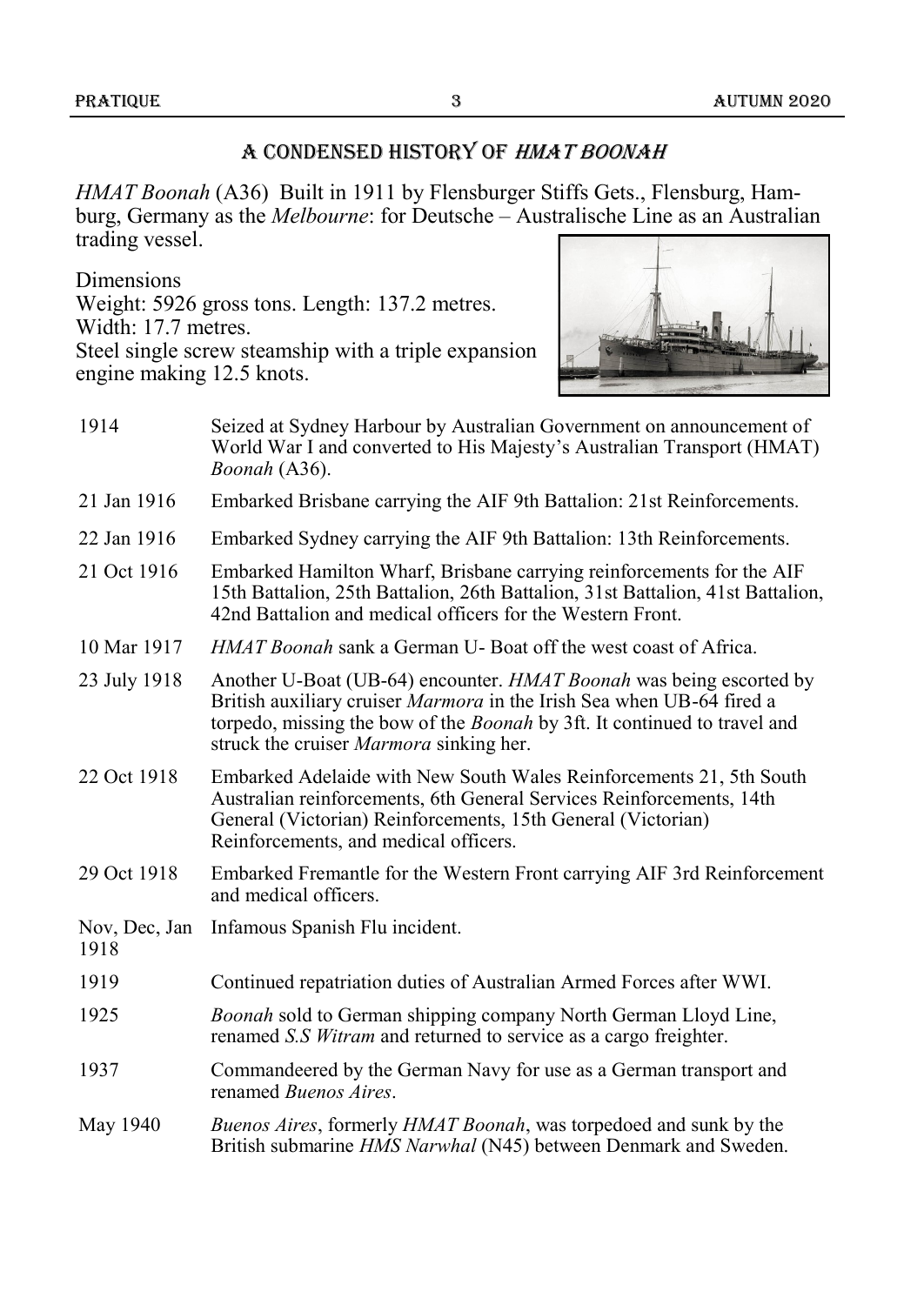PRATIQUE 4 AUTUMN 2020

afternoon. A glance was sufficient to show that a great deal of progress had been made. About 60 workmen, including tradesmen of various kinds, were busily engaged, and the place presented the appearance of an embryo bush settlement.

The most important building is the plague hospital. This may be considered as practically completed. It occupies a healthy position about 300 yards from the old quarantine station, and is so situated as to catch the sea breezes from the south and west. To patients the benefit of this position cannot be overestimated. The building is a commodious one, and is made of galvanised iron and pine-wood floorings.

What is termed the 'administrative block' of the hospital will serve as quarters for the doctors and nurses, who will have eight rooms, with a kitchen, etc, for their convenience. Outside and inside the walls are lined with corrugated iron, between which are layers of felt, placed there with the object of securing coolness.

Separated from the administrative section by a corridor is the hospital proper, consisting of four large wards, each measuring 20ft. by 20ft., and 12ft. in height. Each ward is capable of holding four beds. These apartments are lined outside and inside with corrugated iron, between which are layers of silicate of cotton to ensure coolness in the summer and warmth in the winter, and to prevent the accumulation of disease. An ingenious arrangement has been made to secure perfect ventilation. From outside the lower portion of the building

the atmosphere enters by means of 'air inlets' which are situated lower than the beds, so that the air fills the rooms without putting the patients to the danger of encountering draughts. The foul air from the rooms is conveyed outside through the medium of an exhaust cowl, running from the ceiling through the roof. By this arrangement the air in the sick rooms is kept perfectly pure. Other conveniences in each ward are heating stoves and flues, protected by casing to prevent the fumes from affecting the patients.

The floor of each apartment is covered with linoleum, the object of which is to stop the germs of disease from finding their way into the crevices of the woodwork. At each end of the corridor is a nurse's room, so constructed as to command a view of two wards. In close proximity to each ward is a bathroom, the water being laid on from storage tanks. The whole building is raised on blocks to a height of 18in., in order to secure proper ventilation. Arrangements are being made for the conveyance of the bath and waste waters to the sea by means of iron pipes to a main drain, which will flow through a septic tank. All the pipes will be trapped, and ventilated on the most modem plans.

The attendants' Quarters consist of several rooms, each 10ft. by 10ft., and 12ft. in height. They contain all the latest conveniences, and are connected with the main drain.

Among other buildings in the immediate vicinity of the plague hospital are the morgue, Mr. J. J. Harwood's patent incinerator for burning night-soil, and the crematorium. The incinerator is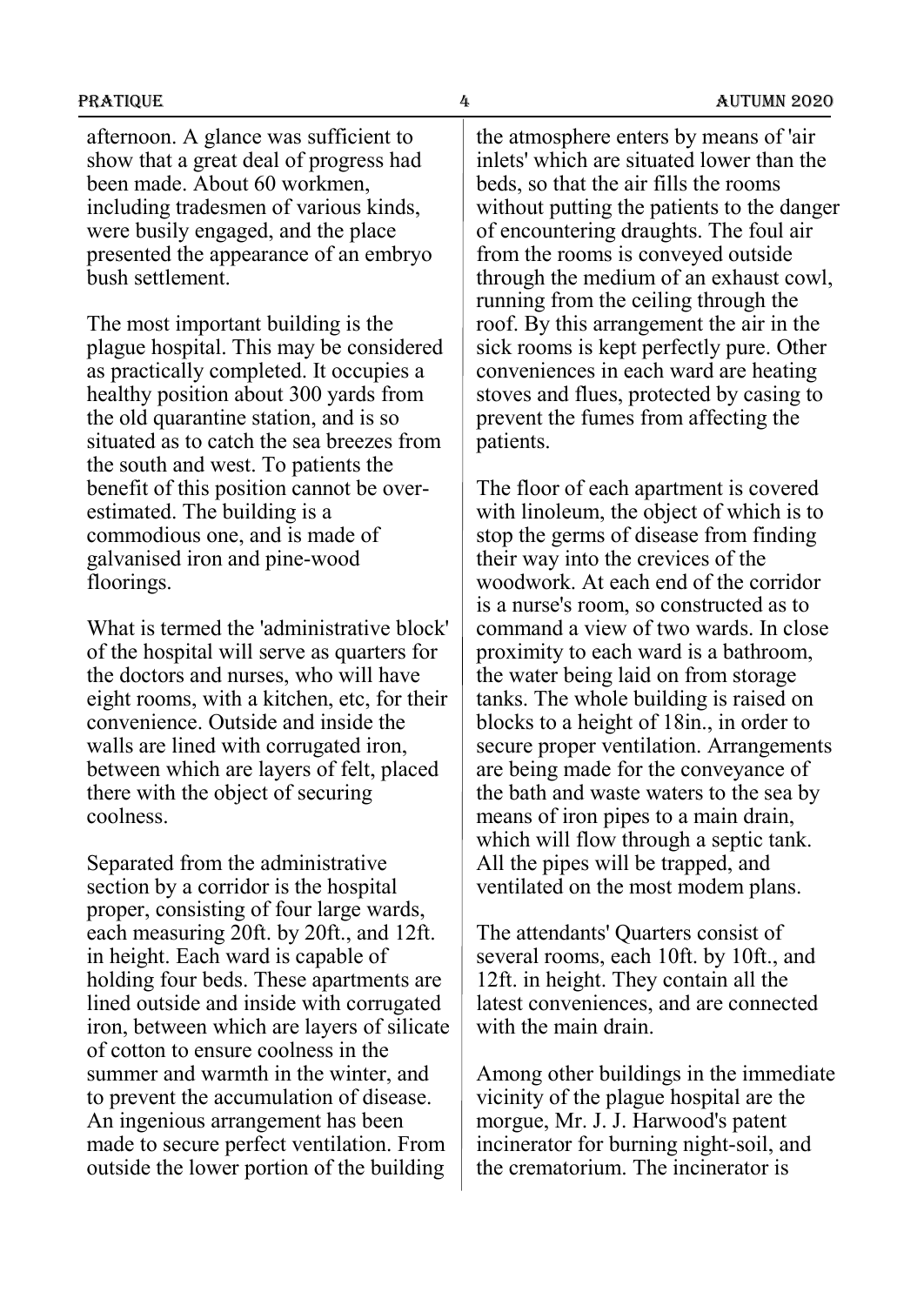constructed of brick on a simple plan, measuring about 6ft. square; and being the same height. The flues of the incinerator are constructed in such a fashion that the fumes are rendered harmless before passing into the air. The crematorium, which will be finished in about a week, is also made of brick, and its principle is the same as that of the incinerator. The fumes, before reaching the outer air, have to pass through two fires, and their deleterious effects are destroyed.

Within the area in which is situated the old quarantine station a galvanised iron building has been erected for the preliminary reception of "contacts". It is 56ft. by 22ft., and 12ft. high. The 'contacts' will be compelled to go through an elaborate operation to guard against the possibility of the spread of disease. They will have to divest themselves of the clothing which they wore when they were isolated, take a bath, and don fresh attire, and comfortable rooms have been set apart for all these purposes. Having performed these duties, the 'contacts' will go to the Quarantine Station, while their discarded garments will be put through a steam fumigator, stationed on the premises. After having been fumigated, the clothes will be dried by a patent process. In the quarantine area, pavilions, each 30ft. by 20ft and each capable of holding eight beds, have been erected to meet the probable demand for extra accommodation.

A tramline, leading from the jetty at Woodman's Point to the quarantine area, has been laid since the outbreak of the plague, and other improvements are to be made to assist the authorities in carrying on their work.

The whole of the work at Woodman's Point is being carried out under the direction of the chief inspector of works (Mr. J. J. Harwood), who designed the buildings, and who has displayed a considerable amount of energy in attending to the arrangements. Credit is also due to Mr. J. Lillington, the foreman of the works.

From *Inquirer and Commercial News* 1 June 1900, page 7

#### From The President

2020 has started off as a very busy year for Friends. We have already hosted a couple of informal tours with descendants of quarantine patients as well as well as two night heritage tours. With much regret however, due to the coronavirus situation, Friends have decided to suspend all heritage tours until further notice. Hopefully this will only be for a short period.

In January, we launched a new–look website, thanks to the efforts of Andy Marr from Mantaray Design and Technology, and our secretary Ainslie Poore. Please visit the site and have a look at what it has to offer.

This is being followed up with a multimedia tour of the Quarantine Station that has been initiated by Michelle Young from the camp staff. Its purpose is to introduce our historical site, directed especially at schools. It will be narrated by some of our tour guides and will be a valuable preparatory tool for groups visiting the Quarantine Station on our tours or staying at the Recreation Camp.

In March Friends held a Busy Bee to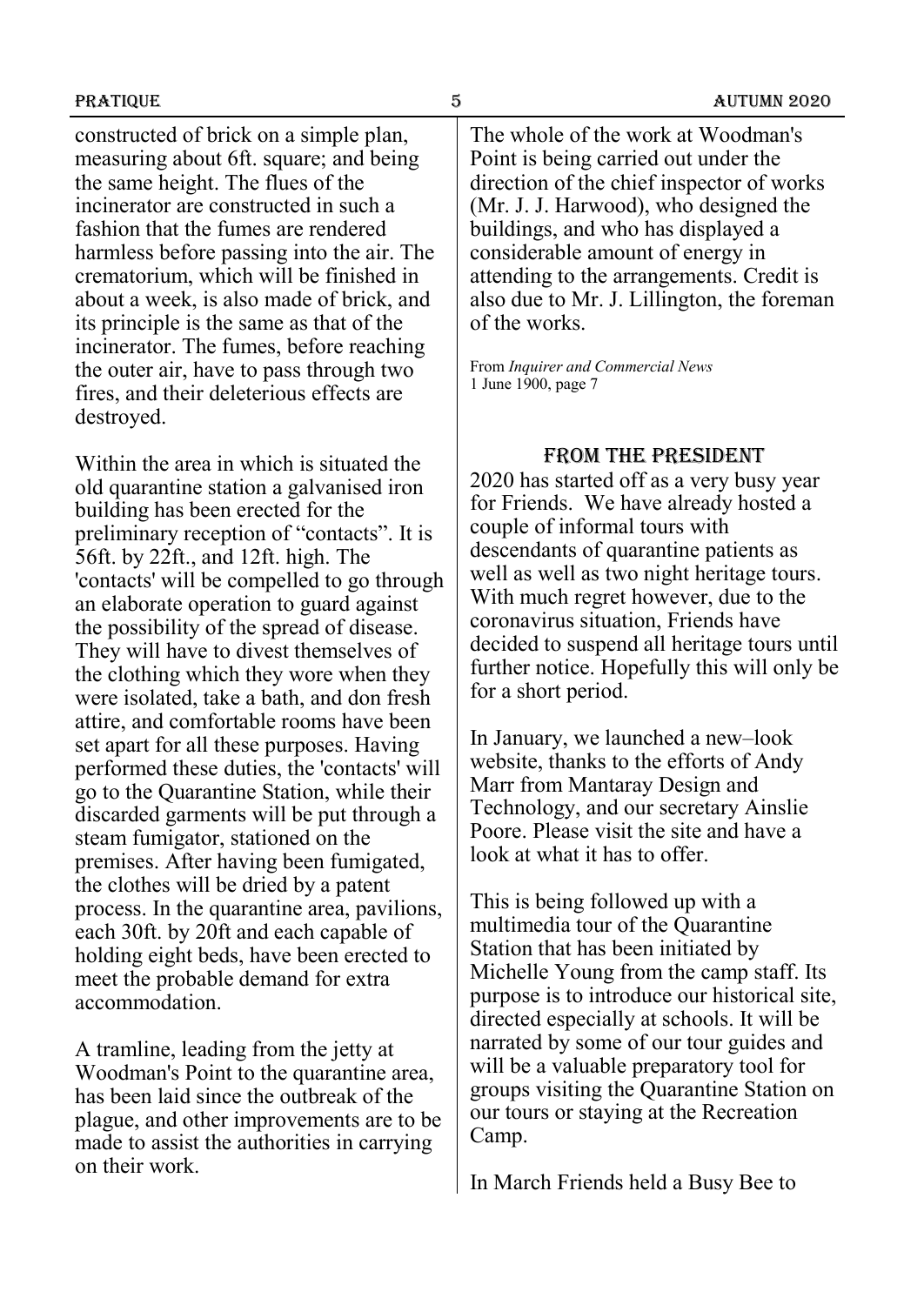spruce up the Isolation Hospital, Regional Park grave site and paint the crematorium door. Thanks to all members who turned up to help, the site is now looking spick and span.

On 12 March, Friends hosted a lecture, by Sister Eugenia of the Order of St. John of God, to commemorate the 90<sup>th</sup> anniversary of the passing of Sister Barbara from smallpox at Woodman Point Quarantine Station. A report on this event will be in the next edition of **Pratique**.

Gary Marsh President

## Latest news from Friends

❖ A very special occasion was held at



the Isolation Hospital on 22 December 2019 when Friends Treasurer Michael Poore and his lovely bride Deb were married on the beach in front of Woodman Point Recreation Camp.

It was a beautiful ceremony watched by their family and many friends with a reception following later at the Isolation Hospital.

Congratulations to Michael and Deb. The Friends of Woodman Point wish you a lifetime of love and happiness.

❖ In January, Friends made a \$500 donation to the national Red Cross

# Fire Relief Appeal.

❖ The *Boonah* Memorial was recently enhanced by the erection of a limestone spire atop the memorial base. Many thanks to Down to Line Earthworks and Stone who kindly supplied the limestone for this project.



❖ A new modern headstone, funded by proceeds from Friends' heritage tours has recently been erected over the grave of Nurse Hilda Williams.



The original wooden cross previously on the grave will be placed in the *Boonah* Room at the Isolation Hospital.

Many thanks to Forever Shining for their work on providing this new headstone.

### New members

Friends welcome the following people who have recently joined our organisation.

• Geoff McIntosh from Rathmines, NSW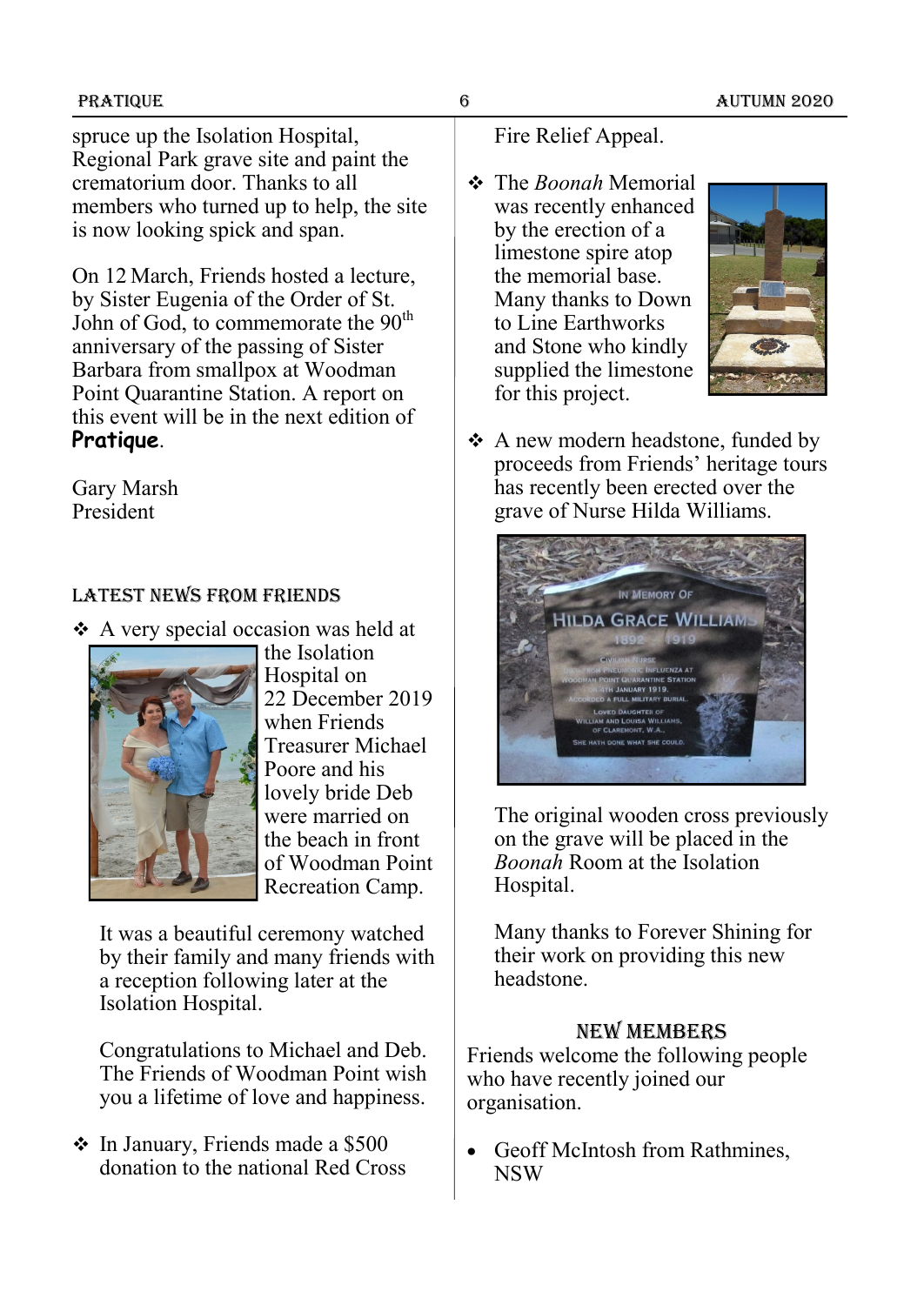# Heritage tours

Friends of Woodman Point Recreational Camp operate regular heritage tours of the former Quarantine Station and the Isolation Hospital Museum for community groups. Morning tea is included in all tours, and if required, lunch can be provided at an additional cost.

Periodic open weekends provide tours for members of the pubic to visit the site and to learn about this important Western Australian heritage site.

We acknowledge the contribution of our valued volunteer tour guides who lead our heritage tours of the former Quarantine Station.









Karen Suzie Gary





We also acknowledge Daniel and the staff of Accolade Catering who provide the delicious lunches enjoyed by our tour participants.

# **In light of the COVID-19 alerts, the following heritage tours have been suspended until further notice.**

#### April 2020 May 2020

|         | 1 April Rockingham Autumn Club 5 May Dalkeith/Nedlands Probus |                                  |
|---------|---------------------------------------------------------------|----------------------------------|
| 6 April | Club 55                                                       | 13 May Kingsway Seniors          |
|         | 8 April City of Wanneroo Seniors                              | 18 May Alexander Heights Seniors |
|         | 24 April School Nurses Association                            |                                  |
|         | 29 April City of Wanneroo                                     |                                  |
|         |                                                               |                                  |